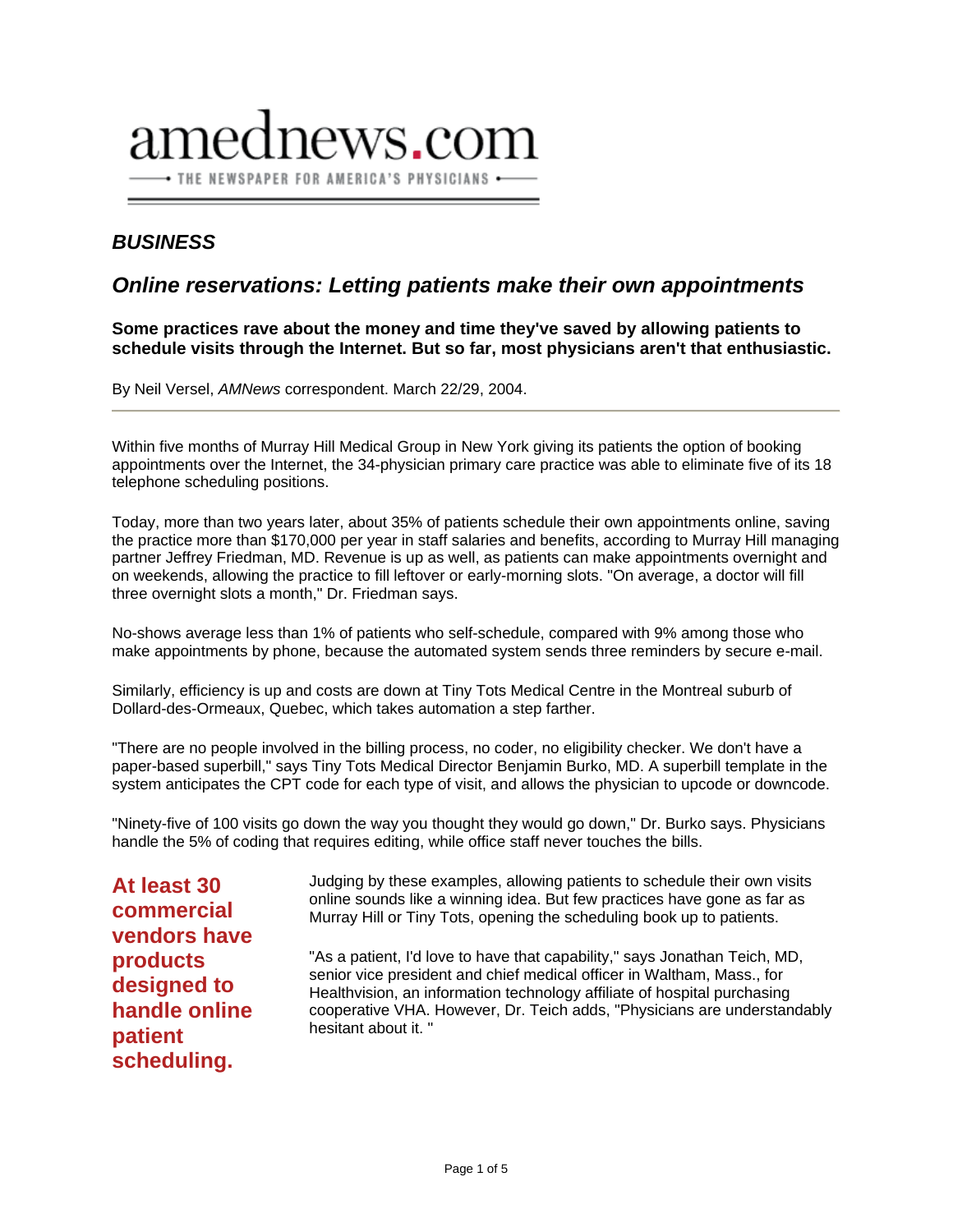Dr. Friedman admits that the concept is "way out there." Indeed, he had to start his own company, NexSched, to develop an Internet-based booking engine after discovering nearly four years ago that neither Murray Hill's practice management system, Millbrook, nor its electronic medical records software, Logician, offered the technology. Likewise, Dr. Burko founded his own clinical IT company, Timing Corp., which he runs from a Montreal office while still maintaining a 20-hour-a-week pediatric practice.

But Dr. Frideman says potential customers of Marcellus, N.Y.-based NexSched often are reluctant to buy for two reasons: Physicians do not want patients to view inside their schedules, and doctors might think some patients are not informed enough to make their own appointments.

Dr. Teich, who's also an emergency physician at Brigham and Women's Hospital in Boston, says Healthvision has had discussions with practices about online scheduling, but has not seen much demand. "To date, whenever we talk with clients, they always say that they're interested but not really sociologically ready to give patients that much control," he says.

## **The "Mabel" factor**

For example, neither patients -- nor a computer program -- would know physicians' preferences in scheduling.

"Before you can successfully implement self-scheduling, you have to implement 'Mabel.' Mabel is the generic scheduling administrator who has been working for Dr. Smith for 35 years, and knows a thousand nuances and idiosyncrasies and preferences that have been silently established over the years," Dr. Teich says.

"She knows that Dr. Smith never schedules two short appointments immediately following one long appointment if it's Tuesday and there's a procedure visit coming up. Unfortunately for the computer world, it's extremely difficult to find out what Mabel really knows, let alone try and put it into an algorithm."

There's also a worry among some physicians that patients won't know how to schedule themselves, considering that practices often quiz patients about their conditions before deciding when they should come in, whether they need to come in, or if they need to go to an emergency department right away.

This is among the reasons that Northwestern Memorial Physicians Group has not put much time into researching online scheduling, says internist Lyle Berkowitz, MD, medical director of clinical informatics at the Chicago practice.

"We are not confident patients have the knowledge about how to schedule themselves correctly. We will wait and see how others do with this," Dr. Berkowitz says.

And, of course, there's a general worry about how to implement a system that could change the dynamic of the patient-physician relationship.

Although the 130-physician Sansum-Santa Barbara (Calif.) Medical Foundation Clinic has explored patient self-scheduling -- even looking at products from vendors, Epic Systems Corp., McKesson Corp., NextGen Healthcare Information Systems and IDX Corp. -- Chief Information Officer Tom Colbert says practice executives have chosen to tread lightly.

"Our physician leaders are very much in favor of it." However, Colbert says, "We haven't even broached the topic to our entire medical staff yet."

Colbert says Sansum has long-range plans for the practice to offer scheduling as part of a full suite of ehealth services, including online bill paying and physician-patient clinical messaging. But that might not come until the multispecialty group upgrades its entire IT infrastructure.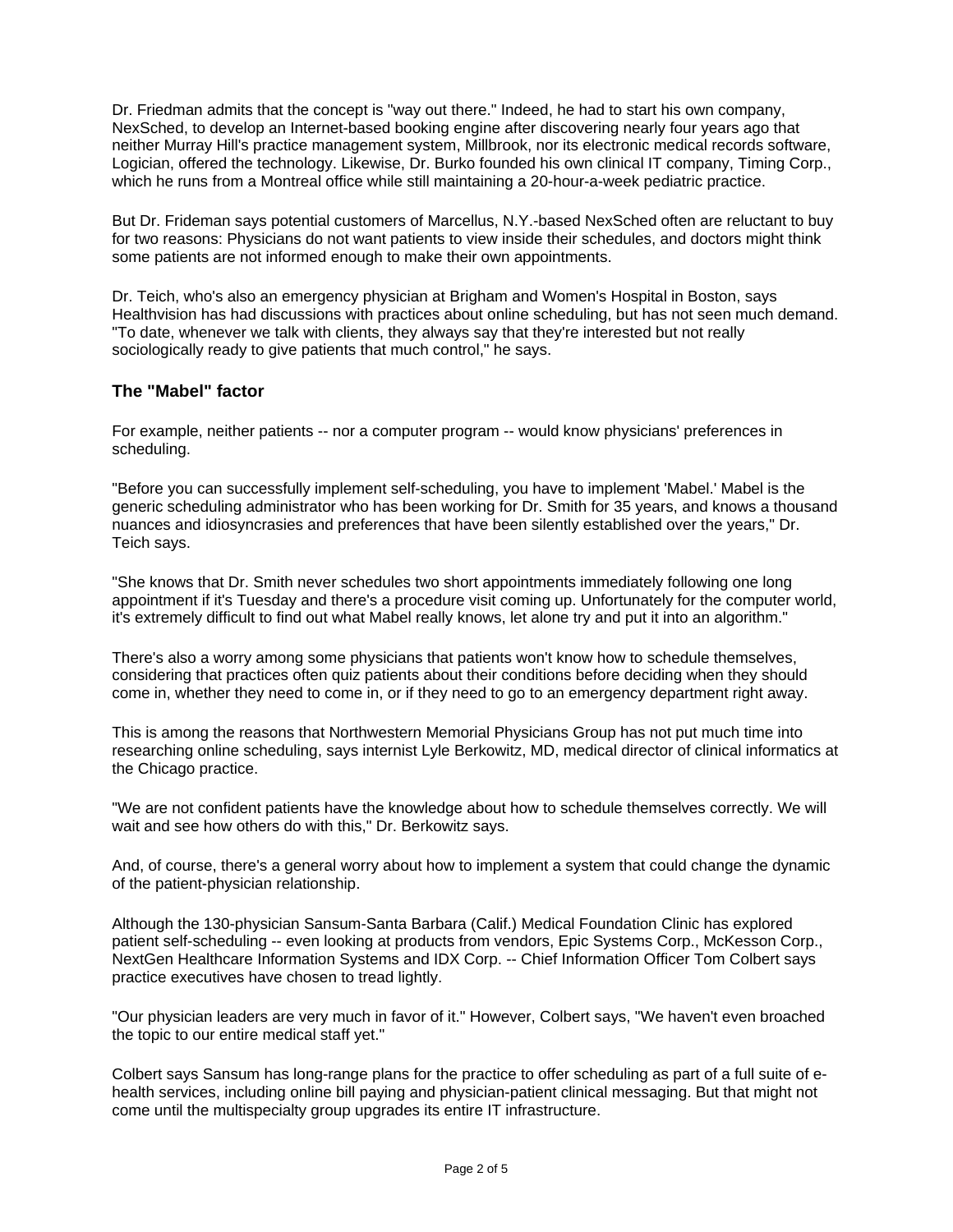"The small practices have a big advantage in that because they are more flexible," Colbert says.

Flexibility comes into play because successful scheduling is absolutely dependent upon tight integration between patient Web portals and in-office software, according to health care IT futurist Mark Anderson, chief executive of the AC Group consulting firm in Houston.

"The application must be interfaced with the practice management system. Without it, the practice must re-enter all of the information into their system, creating no operational savings," Anderson says.

Anderson estimates that at least 30 commercial vendors have EMR and management/billing products designed to handle online patient scheduling. "A lot of them offer it, but docs have been resistant to use it," he says. He disagrees with the idea that online booking is the domain of small practices; he says that large groups and hospitals have a great, unmet need for any technology that improves scheduling.

"Technically, it is very easy to accomplish this, and process-wise, the office could create workload criteria to allow this to happen."

#### **Overcoming barriers**

Those involved in selling physicians online scheduling systems say they're trying to overcome physicians' objections.

For example, Dr. Friedman says, a patient with chest pains should not be surfing the Internet. The NexSched system overcomes this, he says, by watching for such red flags and instructing those experiencing chest pains to call the office immediately or dial 911.

A few pioneers in the world of self-scheduling have had success with adapting to the needs of individual practitioners, but those do tend to be small operations.

For example, the NexSched package includes a tool called the Configurator, which allows each physician to decide what kinds of appointments patients may schedule online.

A new client, the 15-physician Student Health Center at Brigham Young University, Provo, Utah, makes use of this feature, Dr. Friedman says. For example, pediatricians at BYU do not want well-baby visits on Friday afternoons, so those times do not appear for patients younger than 3 years.

"It's specific down to the micro level," Dr. Friedman says, adding, "Humans can always override rules."

Gastroenterology Care Center in Miami opens its online scheduling to established patients seeking only in-office exams, not diagnostic testing or surgeries.

"We only do vanilla, follow-up, office visit-type appointments," says Alejandro (Alex) Fernandez Jr., executive administrator for the 11-physician practice.

"Not everybody uses it," Fernandez says. "It's not very user-friendly for new patients, because they need to be in our system first."

Additional rules help prevent abuse of the system. "If a person has three no-shows or more, you cannot make appointments on the Web," Fernandez says. The same goes for patients whose accounts have gone to collections.

Those practices with compelling reasons not to post physician schedules online might have other options for automating scheduling.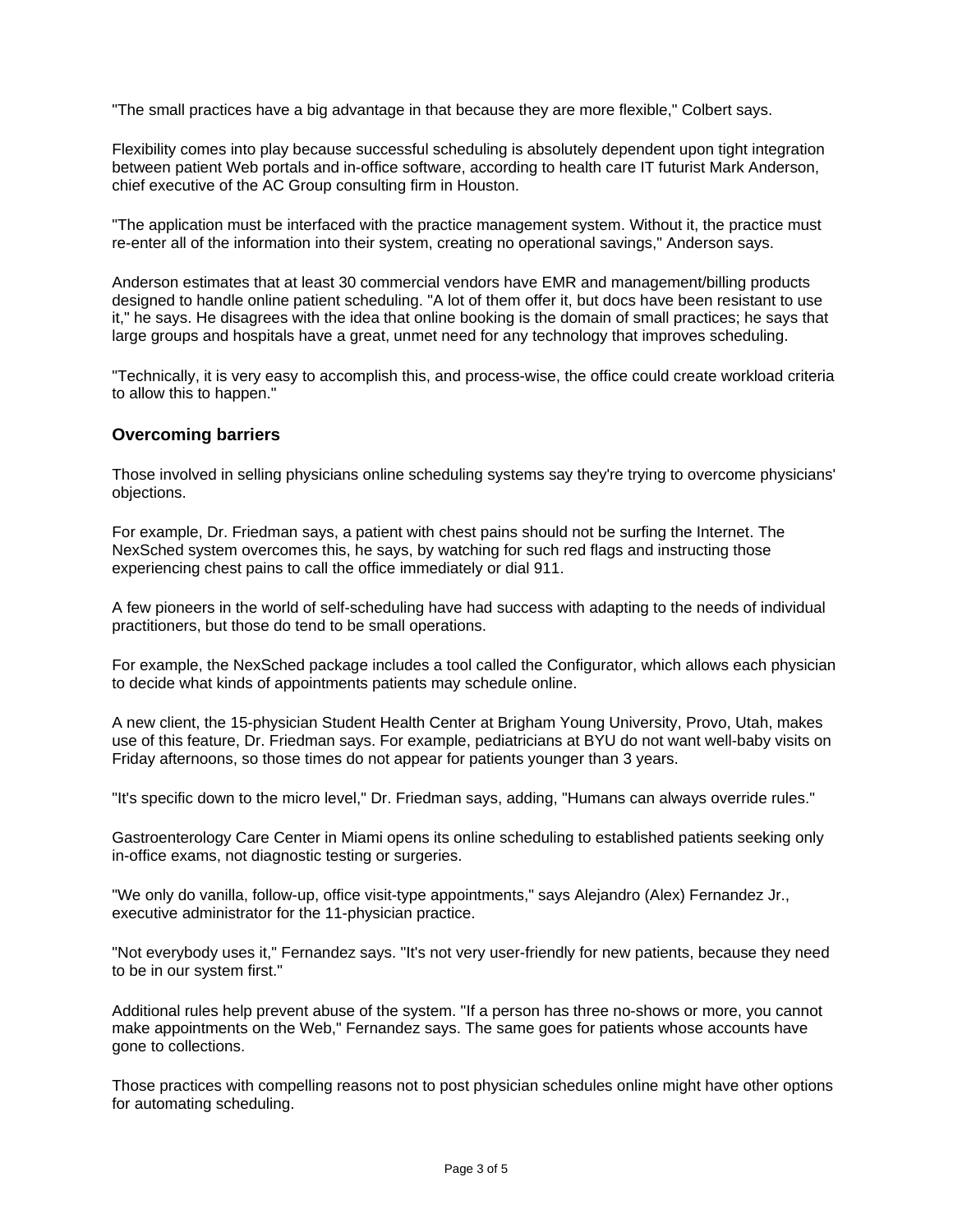Arizona Center for Neurosurgery, a three-physician, office-based practice in Phoenix with a small staff, posts on its Web site the hours physicians normally see patients, but allows patients only to request appointments through the online portal; office staff must respond to confirm times.

"We don't mind opening up our books. It's just that there's a certain amount of knowledge that goes into scheduling for neurosurgeons," says office manager Abigail Bowman. "With a neurosurgeon, our schedule has to be different."

Healthvision is among the vendors that facilitate remote scheduling by physicians and other health care professionals, such as permitting a physician to schedule a CT scan at an affiliated imaging center, but Dr. Teich says there is not much demand yet for direct patient access. "With patients, certainly I've seen a lot of hesitancy," Dr. Teich says.

While Samsun-Santa Barbara mulls the merits and drawbacks of Internet-based patient booking, Colbert talks of an "intermediate step" under consideration: automated appointment reminders by e-mail or perhaps telephone scheduling via interactive voice response technology. "Older patients may prefer this," Colbert says of the latter idea.

Yet even something as commonplace as the telephone has its hazards. When GI Care Center put in place an automated voice reminder system four years ago, the no-show rate actually increased. Apparently, recorded voices, even in Spanish, did not sit comfortably with the considerable Hispanic population in the Miami area, Fernandez says.

## *ADDITIONAL INFORMATION:*

#### **British system to allow patients to choose specialists**

While physician practices and hospitals in the United States debate whether opening up their appointment books to patients might signal a loss of autonomy, the British National Health Service is moving ahead with a plan to let 50 million people in England in on its scheduling system.

Seen chiefly a means to alleviate a notoriously long waiting list in the government-run health system, the Electronic Booking Service also aims to give British patients something many Americans take for granted: the ability to choose medical specialists.

Patients today do not have any say in the appointment time or even the physician for nonurgent referrals. The laborious referral process requires the British primary care physician to contact a specialist, wait for a return phone call and then send a referral letter to the specialist. Only then does the specialist contact the patient with an appointment time.

This bureaucratic, authoritarian setup breeds patient apathy and frustration and largely is responsible for a no-show rate of more than 10%. "If you decrease it even 1%, the system pays for itself," says David Sides, a technology developer in London for Cerner Corp., Kansas City, Mo.

Cerner last fall won a 5½-year NHS contract to build the Electronic Booking System in England, though it lost bids for clinical components of a nationwide health IT infrastructure across all of Britain.

"The government's goal is to give patients choice," Sides says.

The booking system initially will help automate referrals from primary care to specialists. "The ultimate goal is for the patient to leave the office with an appointment," Sides says.